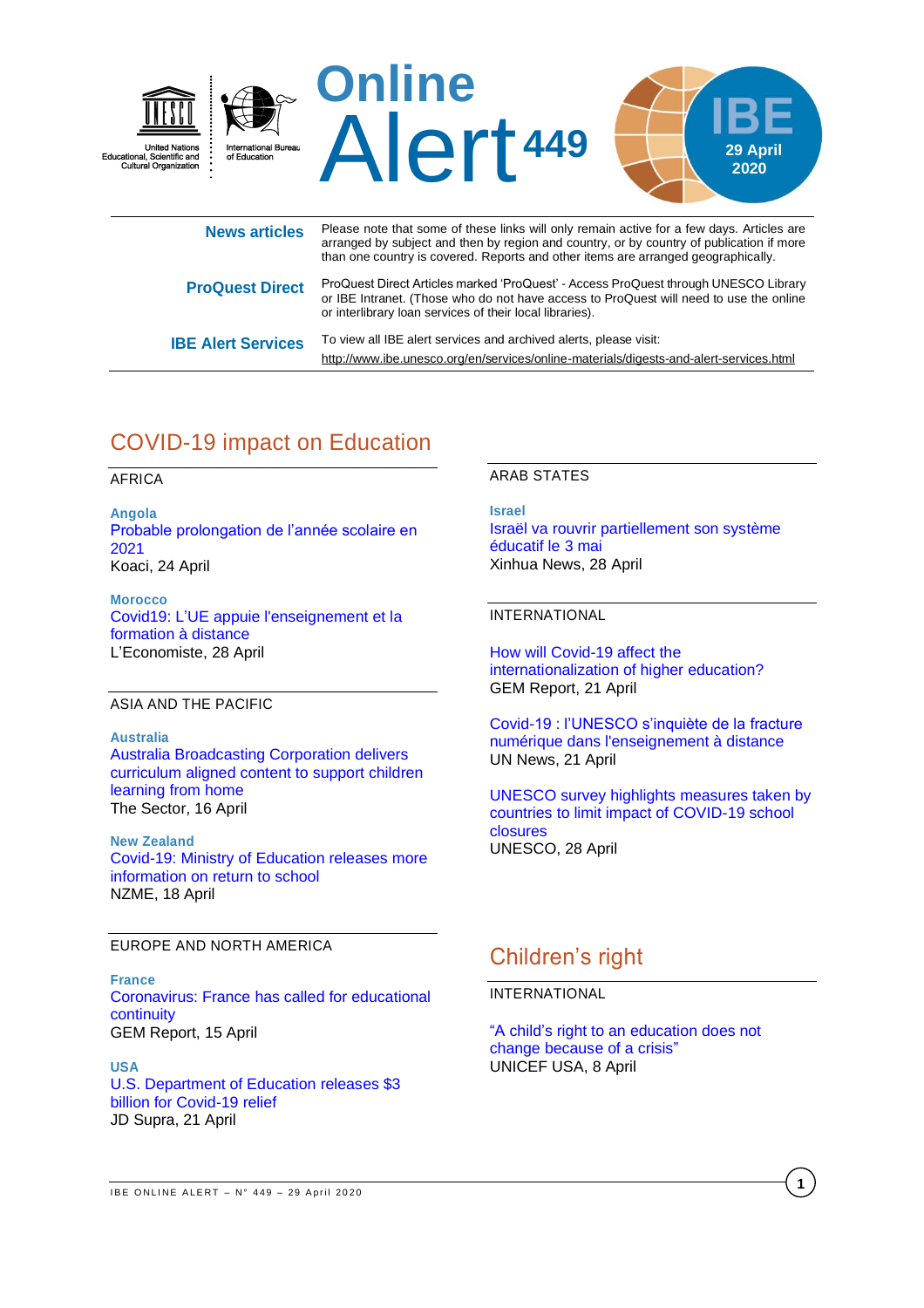### **Curriculum**

### AFRICA

#### **South Africa**

[Member of the Executive Council Debbie](https://allafrica.com/stories/202004220805.html)  [Schäfer on developed online safety curriculum](https://allafrica.com/stories/202004220805.html) All Africa, 22 April

### ASIA AND THE PACIFIC

**India** [Central Board of Secondary Education's](https://www.timesnownews.com/education/article/cbse-s-circular-to-schools-reminds-teachers-to-follow-syllabus-and-curriculum-guidelines-regarding-changes/581915)  [circular to schools reminds teachers to follow](https://www.timesnownews.com/education/article/cbse-s-circular-to-schools-reminds-teachers-to-follow-syllabus-and-curriculum-guidelines-regarding-changes/581915)  [syllabus and curriculum guidelines regarding](https://www.timesnownews.com/education/article/cbse-s-circular-to-schools-reminds-teachers-to-follow-syllabus-and-curriculum-guidelines-regarding-changes/581915)  [changes](https://www.timesnownews.com/education/article/cbse-s-circular-to-schools-reminds-teachers-to-follow-syllabus-and-curriculum-guidelines-regarding-changes/581915) Times Now News, 23 April

### ARAB STATES

### **UAE**

[Central Board of Secondary Education schools](https://www.khaleejtimes.com/news/education/cbse-schools-to-teach-ai-among-3-new-skill-subjects-from-middle-school)  [to teach AI among 3 new skill subjects from](https://www.khaleejtimes.com/news/education/cbse-schools-to-teach-ai-among-3-new-skill-subjects-from-middle-school)  [middle school](https://www.khaleejtimes.com/news/education/cbse-schools-to-teach-ai-among-3-new-skill-subjects-from-middle-school) Khaleej Times, 9 April

### Education system

#### ASIA AND THE PACIFIC

**Palestine** [Peace and tolerance in Palestinian education](https://www.borgenmagazine.com/h-r-2343-peace-and-tolerance-in-palestinian-education-act/)  [act](https://www.borgenmagazine.com/h-r-2343-peace-and-tolerance-in-palestinian-education-act/) Borgen Magazine, 22 April

### ARAB STATES

**UAE** [Indian curriculum school gives students in](https://www.khaleejtimes.com/news/education/indian-curriculum-school-gives-students-in-dubai-free-access-to-cbse-textbooks-study-resources)  [Dubai free access to Central Board of](https://www.khaleejtimes.com/news/education/indian-curriculum-school-gives-students-in-dubai-free-access-to-cbse-textbooks-study-resources)  [Secondary Education textbooks, study](https://www.khaleejtimes.com/news/education/indian-curriculum-school-gives-students-in-dubai-free-access-to-cbse-textbooks-study-resources)  [resources](https://www.khaleejtimes.com/news/education/indian-curriculum-school-gives-students-in-dubai-free-access-to-cbse-textbooks-study-resources) Khaleej Times, 23 April

### Equity in education

#### INTERNATIONAL

[UNESCO Futures of Education Commission](https://en.unesco.org/news/unesco-futures-education-commission-urges-planning-ahead-against-increased-inequalities)  [urges planning ahead against increased](https://en.unesco.org/news/unesco-futures-education-commission-urges-planning-ahead-against-increased-inequalities)  [inequalities in the aftermath of the Covid-19](https://en.unesco.org/news/unesco-futures-education-commission-urges-planning-ahead-against-increased-inequalities) UNESCO, 16 April

# **ECCE**

ASIA AND THE PACIFIC

### **Australia**

[Australian Children's Education and Care](https://thesector.com.au/2020/04/24/acecqa-issues-advice-about-managing-first-aid-qualifications-during-covid-19/)  [Quality Authority issues advice about](https://thesector.com.au/2020/04/24/acecqa-issues-advice-about-managing-first-aid-qualifications-during-covid-19/)  [managing First Aid qualifications during Covid-](https://thesector.com.au/2020/04/24/acecqa-issues-advice-about-managing-first-aid-qualifications-during-covid-19/)[19](https://thesector.com.au/2020/04/24/acecqa-issues-advice-about-managing-first-aid-qualifications-during-covid-19/)

The Sector, 24 April

### **Singapore**

[Pre-schools develop digital resources for](https://www.straitstimes.com/singapore/pre-schools-develop-digital-resources-for-families-to-access-at-home-during-circuit)  [families to access at home during circuit](https://www.straitstimes.com/singapore/pre-schools-develop-digital-resources-for-families-to-access-at-home-during-circuit)  [breaker period](https://www.straitstimes.com/singapore/pre-schools-develop-digital-resources-for-families-to-access-at-home-during-circuit) Straits Times, 19 April

### EUROPE AND NORTH AMERICA

### **Belgium**

[Accueil de la petite enfance: vers un retour](https://www.lesoir.be/297316/article/2020-04-27/accueil-de-la-petite-enfance-vers-un-retour-progressif-de-tous-les-enfants)  [progressif de tous les enfants à partir du 4 mai](https://www.lesoir.be/297316/article/2020-04-27/accueil-de-la-petite-enfance-vers-un-retour-progressif-de-tous-les-enfants) Le Soir, 27 April

### Inclusive education

ASIA AND THE PACIFIC

**Lebanon**

[UN supports education authorities in Lebanon](https://en.unesco.org/news/supports-education-authorities-lebanon-ensure-continuity-education-inclusion-and-equity)  [to ensure continuity of education, inclusion and](https://en.unesco.org/news/supports-education-authorities-lebanon-ensure-continuity-education-inclusion-and-equity)  [equity for children and young people](https://en.unesco.org/news/supports-education-authorities-lebanon-ensure-continuity-education-inclusion-and-equity) UNESCO, 24 April

### INTERNATIONAL

[How to Leave No One Behind as out of school](https://en.unesco.org/news/how-leave-no-one-behind-out-school-becomes-norm-thoughts-civil-society)  [becomes the norm –](https://en.unesco.org/news/how-leave-no-one-behind-out-school-becomes-norm-thoughts-civil-society) thoughts from Civil **[Society](https://en.unesco.org/news/how-leave-no-one-behind-out-school-becomes-norm-thoughts-civil-society)** UNESCO, 17 April

[UNICEF and Microsoft launch global learning](https://www.unicef.org/press-releases/unicef-and-microsoft-launch-global-learning-platform-help-address-covid-19-education)  [platform to help address COVID-19 education](https://www.unicef.org/press-releases/unicef-and-microsoft-launch-global-learning-platform-help-address-covid-19-education)  [crisis](https://www.unicef.org/press-releases/unicef-and-microsoft-launch-global-learning-platform-help-address-covid-19-education) UNICEF, 20 April

**2**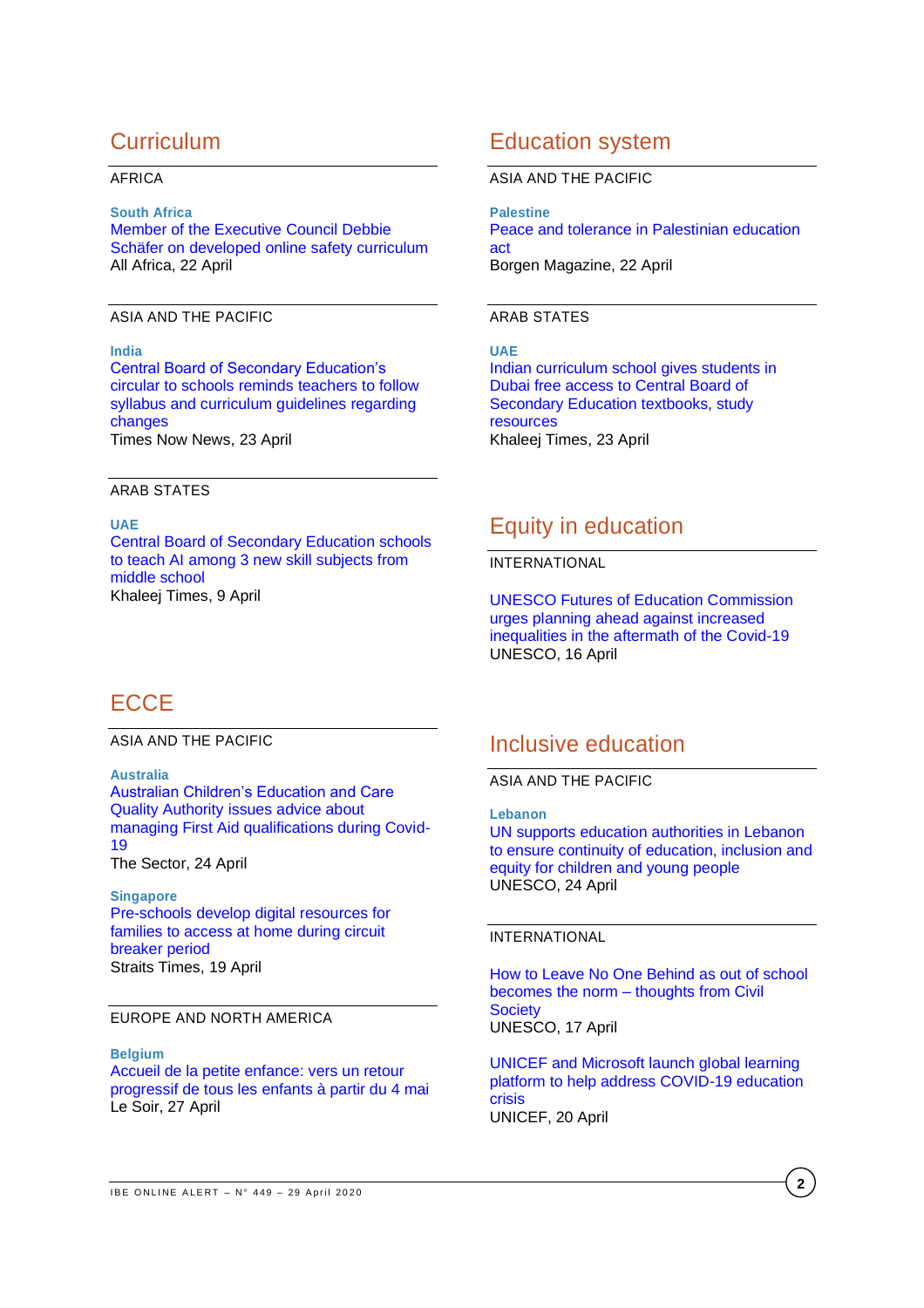### **STEM**

INTERNATIONAL

[The UNESCO Section for Innovation and](https://en.unesco.org/news/unesco-section-innovation-and-capacity-building-science-and-engineering-compiles-online-stem)  [Capacity Building in Science and Engineering](https://en.unesco.org/news/unesco-section-innovation-and-capacity-building-science-and-engineering-compiles-online-stem)  [compiles online STEM education resources](https://en.unesco.org/news/unesco-section-innovation-and-capacity-building-science-and-engineering-compiles-online-stem)  [available for inclusive distance learning in](https://en.unesco.org/news/unesco-section-innovation-and-capacity-building-science-and-engineering-compiles-online-stem)  [response to COVID-19](https://en.unesco.org/news/unesco-section-innovation-and-capacity-building-science-and-engineering-compiles-online-stem) UNESCO, 22 April

### Technology & Education

INTERNATIONAL

[An expanded global online learning platform](https://www.unicefusa.org/stories/expanded-global-online-learning-platform-out-school-students/37213)  [for out-of-school students](https://www.unicefusa.org/stories/expanded-global-online-learning-platform-out-school-students/37213) UNICEF USA, 20 April

[International partnership of distance and online](https://iite.unesco.org/news/international-partnership-of-distance-and-online-learning-for-covid-19/)  [learning for Covid-19](https://iite.unesco.org/news/international-partnership-of-distance-and-online-learning-for-covid-19/) UNESCO IITE, 23 April

[Startling disparities in digital learning emerge](https://news.un.org/en/story/2020/04/1062232)  [as Covid-19 spreads: UN education agency](https://news.un.org/en/story/2020/04/1062232) UN News, 21 April

### Reports, publications, etc.

AFRICA

[Niger: capitalize on population growth by](https://unesdoc.unesco.org/ark:/48223/pf0000373282?posInSet=7&queryId=N-4498186a-954f-4fc3-a8a4-d7cfe3f2a8a2)  [focusing on training for young people](https://unesdoc.unesco.org/ark:/48223/pf0000373282?posInSet=7&queryId=N-4498186a-954f-4fc3-a8a4-d7cfe3f2a8a2) UNESCO & IIEP, 2020 **[French](https://unesdoc.unesco.org/ark:/48223/pf0000373282_fre?posInSet=6&queryId=N-4498186a-954f-4fc3-a8a4-d7cfe3f2a8a2)** 

[Youth empowerment for peace and resilience](https://unesdoc.unesco.org/ark:/48223/pf0000371537)  [building and prevention of violent extremism in](https://unesdoc.unesco.org/ark:/48223/pf0000371537)  [Sahel and surrounding countries: a guide for](https://unesdoc.unesco.org/ark:/48223/pf0000371537)  [teachers](https://unesdoc.unesco.org/ark:/48223/pf0000371537) UNESCO-IICBA, 2020 **[French](https://unesdoc.unesco.org/ark:/48223/pf0000371537_fre)** 

ASIA AND THE PACIFIC

[Mapping of sexuality education in digital](https://unesdoc.unesco.org/ark:/48223/pf0000373266?posInSet=28&queryId=N-4498186a-954f-4fc3-a8a4-d7cfe3f2a8a2)  [spaces in Asia](https://unesdoc.unesco.org/ark:/48223/pf0000373266?posInSet=28&queryId=N-4498186a-954f-4fc3-a8a4-d7cfe3f2a8a2) UNESCO, 2020

[Sexuality education in digital spaces in Asia:](https://unesdoc.unesco.org/ark:/48223/pf0000373267?posInSet=27&queryId=N-4498186a-954f-4fc3-a8a4-d7cfe3f2a8a2)  [insight report](https://unesdoc.unesco.org/ark:/48223/pf0000373267?posInSet=27&queryId=N-4498186a-954f-4fc3-a8a4-d7cfe3f2a8a2) UNESCO, 2020

### INTERNATIONAL

[Advancing innovation: UNESCO-UNEVOC in](https://unesdoc.unesco.org/ark:/48223/pf0000373255?posInSet=33&queryId=N-4498186a-954f-4fc3-a8a4-d7cfe3f2a8a2)  [action, biennial report, 2018-2019](https://unesdoc.unesco.org/ark:/48223/pf0000373255?posInSet=33&queryId=N-4498186a-954f-4fc3-a8a4-d7cfe3f2a8a2) UNESCO-UNEVOC, 2020

[Anticipated impact of COVID-19 on public](https://unesdoc.unesco.org/ark:/48223/pf0000373276?posInSet=17&queryId=N-4498186a-954f-4fc3-a8a4-d7cfe3f2a8a2)  [expenditures on education and implication for](https://unesdoc.unesco.org/ark:/48223/pf0000373276?posInSet=17&queryId=N-4498186a-954f-4fc3-a8a4-d7cfe3f2a8a2)  [UNESCO work](https://unesdoc.unesco.org/ark:/48223/pf0000373276?posInSet=17&queryId=N-4498186a-954f-4fc3-a8a4-d7cfe3f2a8a2) UNESCO, 2020

[COVID-19: a global crisis for teaching and](https://unesdoc.unesco.org/ark:/48223/pf0000373233?posInSet=45&queryId=N-4498186a-954f-4fc3-a8a4-d7cfe3f2a8a2)  [learning](https://unesdoc.unesco.org/ark:/48223/pf0000373233?posInSet=45&queryId=N-4498186a-954f-4fc3-a8a4-d7cfe3f2a8a2) UNESCO, 2020 [French](https://unesdoc.unesco.org/ark:/48223/pf0000373233_fre?posInSet=44&queryId=N-4498186a-954f-4fc3-a8a4-d7cfe3f2a8a2)

[COVID-19 crisis and curriculum: sustaining](https://unesdoc.unesco.org/ark:/48223/pf0000373273?posInSet=21&queryId=N-4498186a-954f-4fc3-a8a4-d7cfe3f2a8a2)  quality outcomes [in the context of remote](https://unesdoc.unesco.org/ark:/48223/pf0000373273?posInSet=21&queryId=N-4498186a-954f-4fc3-a8a4-d7cfe3f2a8a2)  [learning](https://unesdoc.unesco.org/ark:/48223/pf0000373273?posInSet=21&queryId=N-4498186a-954f-4fc3-a8a4-d7cfe3f2a8a2) UNESCO, 2020 **[Spanish](https://unesdoc.unesco.org/ark:/48223/pf0000373273_spa?posInSet=20&queryId=N-4498186a-954f-4fc3-a8a4-d7cfe3f2a8a2)** 

[COVID-19 education response webinar:](https://unesdoc.unesco.org/ark:/48223/pf0000373247?posInSet=43&queryId=N-4498186a-954f-4fc3-a8a4-d7cfe3f2a8a2)  [managing high-stakes exams and](https://unesdoc.unesco.org/ark:/48223/pf0000373247?posInSet=43&queryId=N-4498186a-954f-4fc3-a8a4-d7cfe3f2a8a2)  [assessments during the Covid-19 pandemic,](https://unesdoc.unesco.org/ark:/48223/pf0000373247?posInSet=43&queryId=N-4498186a-954f-4fc3-a8a4-d7cfe3f2a8a2)  [synthesis report](https://unesdoc.unesco.org/ark:/48223/pf0000373247?posInSet=43&queryId=N-4498186a-954f-4fc3-a8a4-d7cfe3f2a8a2) UNESCO, 2020

[COVID-19 education response webinar:](https://unesdoc.unesco.org/ark:/48223/pf0000373248?posInSet=42&queryId=N-4498186a-954f-4fc3-a8a4-d7cfe3f2a8a2)  [supporting teachers to maintain continuity of](https://unesdoc.unesco.org/ark:/48223/pf0000373248?posInSet=42&queryId=N-4498186a-954f-4fc3-a8a4-d7cfe3f2a8a2)  [learning during school closures, synthesis](https://unesdoc.unesco.org/ark:/48223/pf0000373248?posInSet=42&queryId=N-4498186a-954f-4fc3-a8a4-d7cfe3f2a8a2)  [report](https://unesdoc.unesco.org/ark:/48223/pf0000373248?posInSet=42&queryId=N-4498186a-954f-4fc3-a8a4-d7cfe3f2a8a2)

UNESCO, 2020

[Crisis-sensitive educational planning](https://unesdoc.unesco.org/ark:/48223/pf0000373272?posInSet=23&queryId=N-4498186a-954f-4fc3-a8a4-d7cfe3f2a8a2) UNESCO, 2020 [Spanish](https://unesdoc.unesco.org/ark:/48223/pf0000373272_spa?posInSet=22&queryId=N-4498186a-954f-4fc3-a8a4-d7cfe3f2a8a2)

[Nurturing the social and emotional wellbeing of](https://unesdoc.unesco.org/ark:/48223/pf0000373271?posInSet=25&queryId=N-4498186a-954f-4fc3-a8a4-d7cfe3f2a8a2)  [children and young people during crises](https://unesdoc.unesco.org/ark:/48223/pf0000373271?posInSet=25&queryId=N-4498186a-954f-4fc3-a8a4-d7cfe3f2a8a2) UNESCO, 2020 **[Spanish](https://unesdoc.unesco.org/ark:/48223/pf0000373271_spa?posInSet=24&queryId=N-4498186a-954f-4fc3-a8a4-d7cfe3f2a8a2)** 

[UNESCO COVID-19 education response –](https://unesdoc.unesco.org/ark:/48223/pf0000373275?posInSet=18&queryId=N-4498186a-954f-4fc3-a8a4-d7cfe3f2a8a2) [Education Sector issue notes](https://unesdoc.unesco.org/ark:/48223/pf0000373275?posInSet=18&queryId=N-4498186a-954f-4fc3-a8a4-d7cfe3f2a8a2) UNESCO, 2020

[Technical and vocational education and](https://unesdoc.unesco.org/ark:/48223/pf0000373274?posInSet=19&queryId=N-4498186a-954f-4fc3-a8a4-d7cfe3f2a8a2)  training [systems and labour markets](https://unesdoc.unesco.org/ark:/48223/pf0000373274?posInSet=19&queryId=N-4498186a-954f-4fc3-a8a4-d7cfe3f2a8a2) UNESCO, 2020